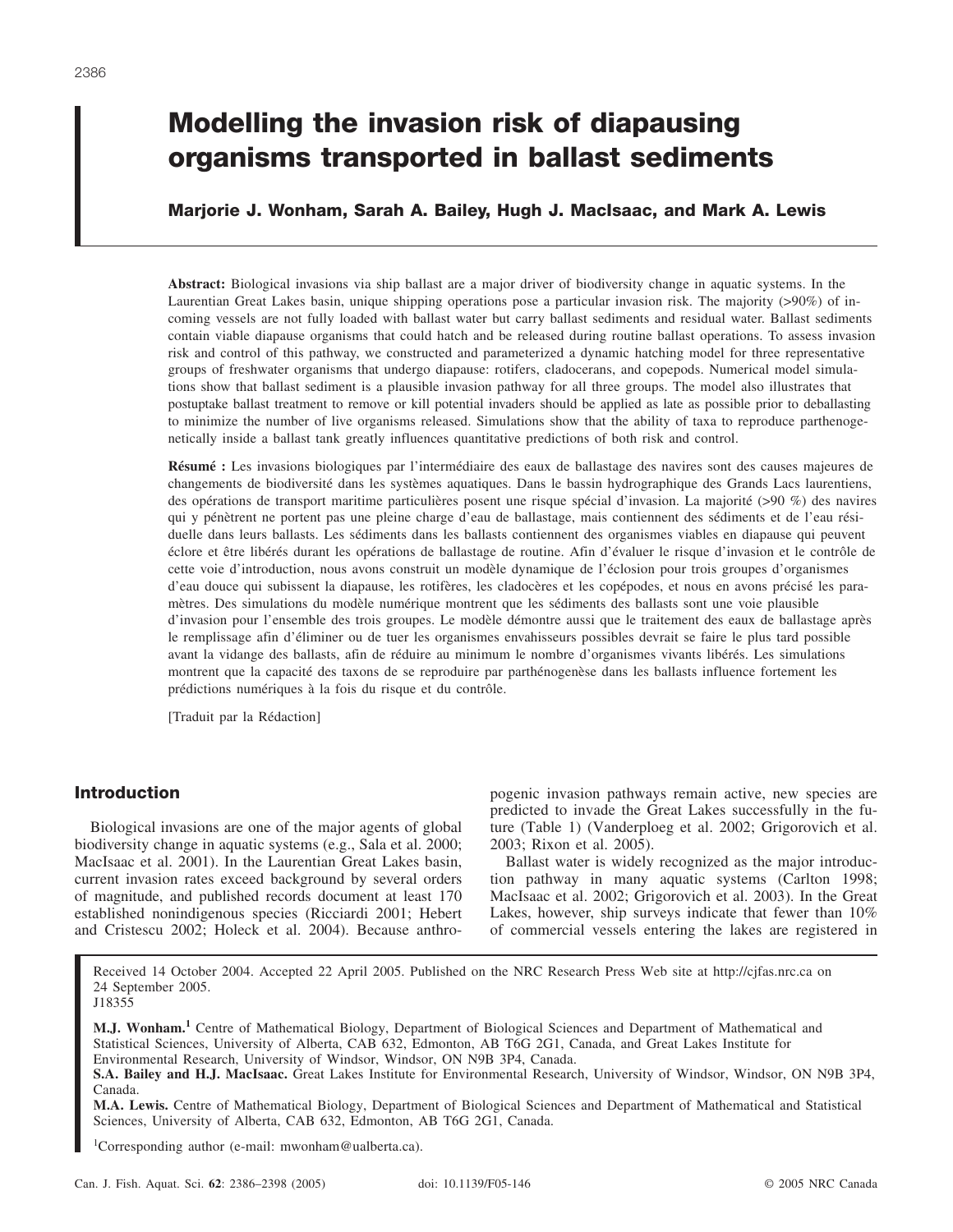| Group         | Species                              | E        | P        | $\mathcal{C}$ | Origin           |
|---------------|--------------------------------------|----------|----------|---------------|------------------|
| Rotifers      | Asplanchna girodi                    |          |          | ×             |                  |
|               | Brachionus angularis                 |          |          | $\times$      |                  |
|               | Brachionus budapestinensis           |          |          | $\times$      |                  |
|               | Brachionus calyciflorus              |          |          | $\times$      |                  |
|               | Brachionus diversicornis             |          |          | $\times$      |                  |
|               | Filina sp.                           |          |          | ×             |                  |
|               | Ploesoma sp.                         |          |          | $\times$      |                  |
| Cladocerans   | Bythotrephes longimanus              | $\times$ |          |               | Eurasia          |
|               | Bosmina coregoni                     | $\times$ |          |               | Eurasia          |
|               | Bosmina maritima                     | ×        |          |               | Eurasia          |
|               | Cercopagis pengoi                    | $\times$ |          |               | <b>Black Sea</b> |
|               | Daphnia lumholtzi                    | $\times$ |          |               | Africa, Asia     |
|               | Bosmina obtusirostris                |          | $\times$ |               | Ponto-Caspian    |
|               | Podovadne trigona ovum               |          | $\times$ |               | Ponto-Caspian    |
|               | Cornigerius maeoticus maeoticus      |          | $\times$ |               | Ponto-Caspian    |
|               | Daphnia cristata                     |          | $\times$ |               | Ponto-Caspian    |
|               | Bosmina liederi                      |          |          | ×             |                  |
|               | Bosmina sp.                          |          |          | $\times$      |                  |
|               | Ceriodaphnia pulchella               |          |          | $\times$      |                  |
|               | Daphnia ambigua                      |          |          | $\times$      |                  |
|               | Daphnia longiremis                   |          |          | $\times$      |                  |
|               | Daphnia magna                        |          |          | $\times$      |                  |
|               | Daphnia sp.                          |          |          | ×             |                  |
|               | Diaphanosoma brachyurum              |          |          | $\times$      |                  |
|               | Diaphanosoma sp.                     |          |          | $\times$      |                  |
|               | Moina affinis                        |          |          | $\times$      |                  |
|               | Moina micrura                        |          |          | $\times$      |                  |
| Copepods      |                                      |          |          |               |                  |
| Calanoids     | Eurytemora affinis                   | ×        |          |               | Cosmopolitan     |
|               | Skistodiaptomus pallidus             | $\times$ |          |               | North America    |
|               | Calanipedia aquaedulcis              |          | $\times$ |               | Ponto-Caspian    |
|               | Heterocope appendiculata             |          | $\times$ |               | Ponto-Caspian    |
|               | Heterocope caspia                    |          | $\times$ |               | Ponto-Caspian    |
|               | Unidentified calanoids               |          |          | $\times$      |                  |
| Harpacticoids | Heteropsyllus cf. nunni              | ×        |          |               | Ponto-Caspian    |
|               | Nitocra hibernica                    | ×        |          |               | Ponto-Caspian    |
|               | Nitocra incerta                      | ×        |          |               | Ponto-Caspian    |
|               | Onychocamptus mohammed               | ×        |          |               | Ponto-Caspian    |
|               | Schizopera borutzkyi                 | $\times$ |          |               | Ponto-Caspian    |
|               | Ectinosoma abrau                     |          | $\times$ |               | Ponto-Caspian    |
|               | Paraleptastacus spinicaudata triseta |          | $\times$ |               | Ponto-Caspian    |
| Cyclopoids    | Cyclops strenuus                     | $\times$ |          |               | Eurasia          |

*Megacyclops viridis*  $\times$   $\times$  Europe *Cyclops kolensis* × Ponto-Caspian

**Table 1.** Nonindigenous species with diapause stages established (E) in the Laurentian Great Lakes, nonindigenous species predicted (P) to invade from the Ponto-Caspian region, and viable diapausing taxa collected (C) in ballast sediments arriving in the Great Lakes (Ricciardi 2001; Bailey et al. 2003; Grigorovich et al. 2003) and the origin for established and predicted invaders.

ballast (Colautti et al. 2003). The remaining >90% are registered as NOBOB (no ballast on board), but nonetheless carry, on average, some 10–15 metric tons (t) of sediment and 40–50 t of residual, unpumpable ballast water (Bailey et al. 2003; Colautti et al. 2003). Both the sediment and residual water may contain live organisms and viable resting stages (e.g., Bailey et al. 2003, 2005*a*; Colautti et al. 2003). By loading and discharging ballast water within the Great Lakes, NOBOB vessels provide the opportunity for nonindigenous species to be released from these ballast residuals (MacIsaac et al. 2002; Colautti et al. 2003; Bailey et al. 2005*b*). The relative risk of invasion via ballast water, ballast sediment, and residual ballast water remains unknown. Here, we focus on characterizing the invasion risk posed by the diapausing freshwater organisms in ballast sediment, up to the point of release into the new environment.

Sediment accumulates in ballast tanks during the years between dry dock cleanings and contains a variable density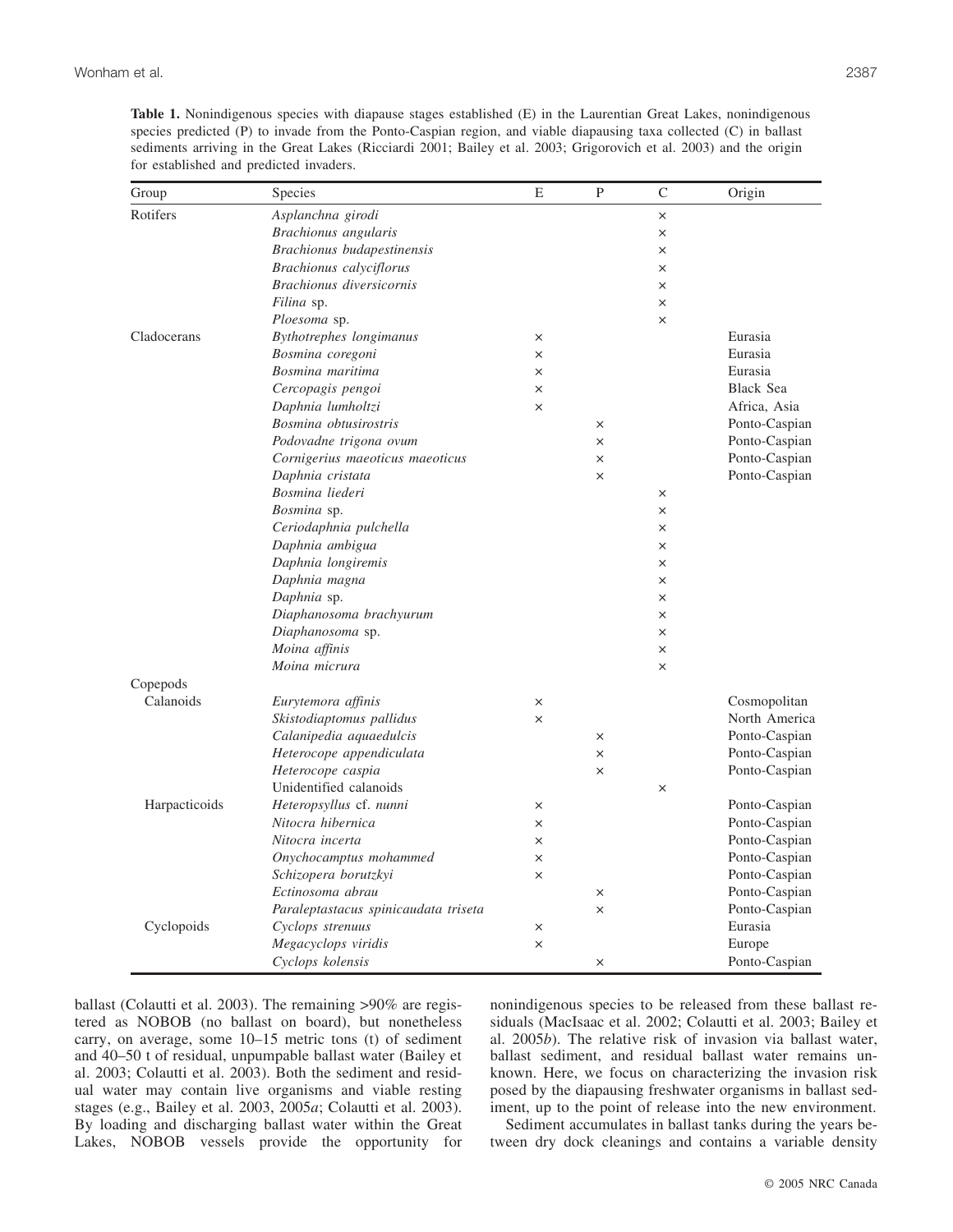and diversity of live organisms as well as the viable diapause stages of diatoms, dinoflagellates, ciliates, flagellates, and invertebrates (e.g., Smith et al. 1999; Bailey et al. 2003, 2005*a*). Diapausing eggs and other resting stages provide a temporal refuge from adverse environmental conditions, particularly between temperate growing seasons. They may also predispose species to successful transport and possible invasion via human activities.

In general, diapausing eggs undergo an obligate resting, or refractory, period of weeks to months before becoming receptive to hatching cues. They can then hatch out in response to a variety of factors including light, temperature, salinity, and oxygen (e.g., Hairston et al. 1995; Cáceres 1997; Gray et al. 2005). If the ballast tanks of NOBOB vessels remained sealed through the Great Lakes, diapausing organisms would pose no invasion risk. However, the addition of water while operating on the Great Lakes can alter conditions in the tanks and stimulate hatching (Bailey et al. 2005*b*), allowing organisms to be released.

To assess the invasion risk associated with diapausing stages of freshwater organisms in ballast sediments, we construct a dynamic model of hatching within ballast tanks of NOBOB vessels entering the Great Lakes. Our goal is to explore the simplest-case scenarios of single-species population growth and control for ballast sediment organisms. We parameterize our model for several common diapausing species found in ballast sediments or introduced into the Great Lakes. We then identify the optimal timing of ballast treatment to minimize the release of live organisms.

## **Model development**

## **Invasion pathway**

Most NOBOB ships in the Great Lakes discharge cargo and load ballast water at all but the last port of call, where the majority then load cargo and discharge the accumulated water. Most (84%) first ports of call are on Lakes Ontario and Erie, and most (74%) ballast discharges occur in Lake Superior (for vessels entering the Great Lakes from 1994 to 2000; Colautti et al. 2003). The average ship transit time from water intake in western Lake Ontario to discharge in Lake Superior is 7–14 days, including stops at other ports (Bailey et al. 2003). Laboratory and ballast tank studies show that resting stages of freshwater taxa may hatch in as few as 2 days following freshwater immersion, which would allow eggs to hatch in Great Lakes ballast well before final discharge (Bailey et al. 2003, 2005*b*).

Physical conditions in ballast tanks are variable, and although heavy mortality is typically observed, the occasional presence of gravid females, loose eggs, and early larval stages suggests that successful reproduction may occur in a variety of taxa (e.g., Smith et al. 1999; Gollasch et al. 2000; Wonham et al. 2001). We therefore consider two hypothetical ballast tank scenarios: (*i*) conditions that allow sediment organisms to hatch and develop from diapausing eggs but not to reproduce and (*ii*) conditions that allow hatching, development, and reproduction.

The majority of diapausing eggs in incoming ballast sediments to the Great Lakes are rotifers and cladocerans (Table 1) (Bailey et al. 2003, 2005*a*). Copepod eggs are found less frequently in sediments, but live individuals are **Fig. 1.** (*a*) Simplified life cycle of parthenogenetic organisms hatching from diapausing eggs in ballast sediments, including stages and rate parameters. In model 1 (solid boxes and lines), diapausing eggs hatch to larval or juvenile stages following an appropriate environmental cue and then mature to adults. Adult females typically produce parthenogenetic eggs; sexual diapausing eggs may be produced later, but as this is unlikely to occur within the relatively short time frame of ballast transport in the Great Lakes, it is not included in the model. For copepods, we assume that sexual egg production can be approximated in the confines of a ballast tank by parthenogenesis. In model 2, a developing egg compartment is added (broken boxes and lines). (*b*) Both convex (solid line) and sigmoid (broken line) cumulative hatching profiles are observed in the laboratory for different species and can be generated by models 1 and 2, respectively.



nearly ubiquitous in ballast water samples (e.g., Smith et al. 1999; Gollasch et al. 2000; Wonham et al. 2001). Within these three groups, we summarized records of nonindigenous species established in or predicted to invade the Great Lakes and viable taxa collected as diapausing eggs from ballast sediments entering the lakes (Table 1). Rotifer species were commonly collected from ballast sediments (seven taxa), but no established rotifer invaders were reported from this region. Cladoceran species were also commonly collected (11 taxa), although typically at low abundance, and were commonly reported or predicted to invade (nine species). Copepods were also commonly reported and predicted to invade (15 species); although diapausing eggs have been collected frequently from ballast sediments,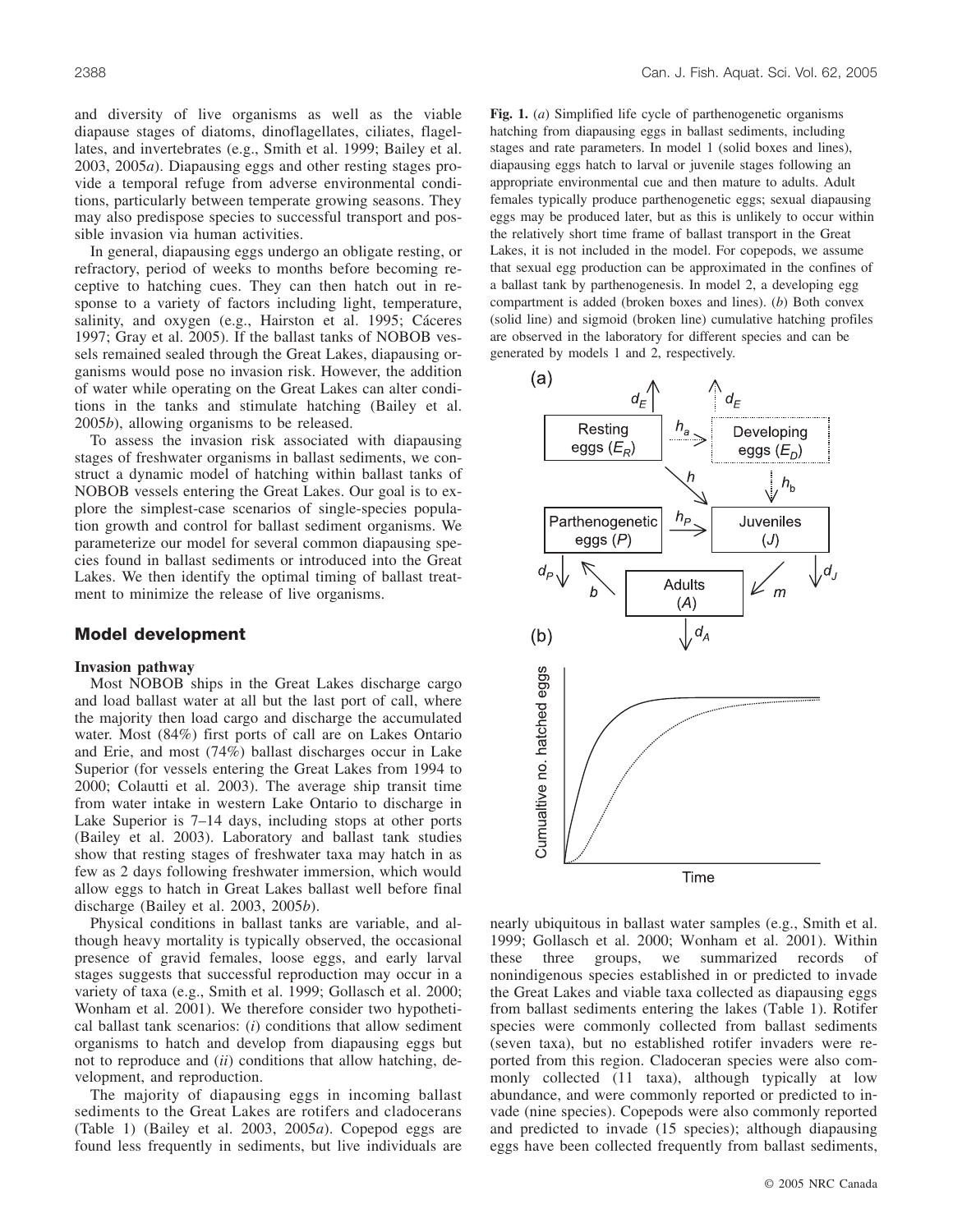| <b>Species</b>             | $t_{\rm min}$ |       | h     | $\boldsymbol{n}$ | Reference(s) |
|----------------------------|---------------|-------|-------|------------------|--------------|
| Asplanchna girodi          |               | 1.30  | 1.460 | 86               | a            |
| Brachionus budapestinensis |               | 1.80  | 0.809 | 61               | a            |
| Brachionus calyciflorus    |               | 2.07  | 0.658 | 56               | a            |
| Bosmina liederi            |               | 2.16  | 0.623 | 51               | a            |
| Bythotrephes longimanus    | 24            | 46.66 | 0.022 | 29               |              |
| Daphnia longiremis         |               | 5.56  | 0.198 | 25               | a            |
| Eurytemora affinis         | 0.75          | 1.42  | 1.216 | 30               |              |

**Table 2.** Diapausing egg hatching parameters estimated from the literature for species hatching from ballast sediments.

**Note:**  $t_{\text{min}}$ , first observed hatching day minus one, following the cue;  $\tilde{t}$ , mean number of days to hatching following  $t_{\text{min}}$ ; *h*, maximum-likelihood estimated of daily per capita hatching rate; *n*, total number of hatched eggs. References: (*a*) Bailey et al. (2003) and S. Bailey, unpublished data; (*b*) Yurista (1992); and (*c*) Ban and Minoda (1992).

**Table 3.** Literature data for species collected from ballast sediments (or for related species if data unavailable).

|                         | Juvenile        | Adult life   | Parthenogenetic |                                                     |              |
|-------------------------|-----------------|--------------|-----------------|-----------------------------------------------------|--------------|
| <b>Species</b>          | duration (days) | span (days)  | eggs (days)     | Fecundity (no. of eggs)                             | Reference(s) |
| Asplanchna girodi       |                 | $4.8 - 8.7$  |                 | $15.6 - 21.7$ female <sup>-1</sup>                  | a            |
| Brachionus calyciflorus | $0.8 - 1.0$     | $1 - 9$      | $0.7 - 1.2$     | $3.6 - 34.1$ female <sup>-1</sup>                   |              |
| Bosmina longisrostris   | 1–8             | $10 - 30$    | $2.1 - 5.4$     | $3$ -female <sup>-1</sup> -day <sup>-1</sup>        | c            |
| Bythotrephes longimanus | $14 - 23$       | $6.4 - 13.0$ | $11 - 14$       |                                                     | a            |
| Daphnia spp.            | $2 - 17$        | $8 - 70$     | $2 - 4$         | $0.1-4.4$ female <sup>-1</sup> day <sup>-1</sup>    | $\epsilon$   |
| Eurytemora affinis      | $11.4 - 37$     | $5 - 73$     | $1.0 - 2.2*$    | $2.1 - 34.2$ female <sup>-1</sup> day <sup>-1</sup> |              |

Note: Daily per capita rate parameters were taken as follows: juvenile maturation rate,  $m$ , as 1 over the juvenile duration; adult mortality rate,  $d_A$ , as 1 over the adult life span; and parthenogenetic hatching rate,  $h_p$ , as 1 over the egg development time. Parthenogenetic fecundity is given as eggs per female per day or total number of eggs per female, as indicated; daily parthenogenetic fecundity (1/*b*) was estimated where necessary by dividing total fecundity by mean adult life span. Parameter values used in the simulations are given in the figure captions. References: (*a*) Sarma et al. (2003); (*b*) Pourriot et al. (1982), Herzig (1983), Rothhaupt (1990), Fernández-Casalderrey et al. (1993), Hettiarachchi et al. (1995), Mnatsakanova and Polishchuk (1996), Wang and Li (1997), and Xi and Huang (2001); (*c*) Kwik and Carter (1975), Lynch (1980), Hanazato and Yasuno (1985), Urabe (1991), and McCauley et al. (1996); (*d*) Sprules et al. (1990), Yurista (1992), Lehman and Branstrator (1995), Yurista and Schulz (1995), and Lehman et al. (1997); (*e*) Lynch (1980), Gurney et al. (1990), McCauley et al. (1990*a*, 1990*b*), Teschner (1995), Arbaciauskas and Gasiûnaitë (1996), and McCauley et al. (1996); and (*f*) Heinle and Flemer (1975), Allan and Daniels (1982), Gaedke (1990), Ban (1992), Hirche (1992), Nagaraj (1992), Koski et al. (1999), Lee and Petersen (2002), Reinikainen et al. (2002), and Hairston et al. (1995).

\*For the copepod *E. affinis*, we use sexual egg development time.

species identifications are few (Table 1). We chose representative species from each group to model their relative invasion risk from diapausing eggs in ballast sediments.

#### **Model structure**

We represent the general rotifer, cladoceran, and copepod life cycle as a simplified cycle of four stages, which can be modelled with a system of four ordinary differential equations (Fig. 1*a*; eq. 1). We consider an initial population of viable diapausing eggs  $(E_R)$  that hatch in response to an environmental cue into a larval or juvenile stage (*J*), mature to adults (*A*), and produce parthenogenetic eggs (*P*) (Fig. 1*a*):

$$
(1a) \quad \frac{dE_{R}}{dt} = -\frac{hE_{R}}{2} - \underbrace{d_{E}E_{R}}_{\text{matching}} , \qquad h = \begin{cases} 0, \, t < t_{\text{min}} \\ h, \, t \geq t_{\text{min}} \end{cases}
$$

(1*b*) 
$$
\frac{dJ}{dt} = \underbrace{\frac{hE_{R}}{2}}_{\text{hatching from}}
$$

$$
+ \underbrace{h_{P}P}_{\text{hatching from}} - \underbrace{mJ}_{\text{matturation}}_{\text{matturation of juvenile}}
$$

 $-d<sub>I</sub>J$ mortality

(1*c*) 
$$
\frac{dA}{dt} = mJ \frac{dA}{dt}
$$
  
matrix 
$$
= \frac{d_A A}{dt}
$$
  
(1*d*) 
$$
\frac{dP}{dt} = bA - h_P P -
$$

*A*

(1*d*) 
$$
\frac{dI}{dt} = \underbrace{bA}_{\text{production by}
$$
 
$$
= \underbrace{h_{P}P}_{\text{hacking}} - \underbrace{d_{P}P}_{\text{mordality}}
$$

Parameters are further defined in Tables 2 and 3. For copepods, which do not reproduce parthenogenetically, we make the simplifying assumption here that egg fertilization in the confines of a ballast tank is not limited by sperm availability, so sexual reproduction can be approximated by parthenogenesis.

We treat the hatching of diapausing eggs as a series of independent, one-step events that can be modelled as a Poisson process, which generates an exponential distribution of egg hatching times. This distribution is modelled with the constant hatching rate parameter *h* (eqs. 1*a* and 1*b*). The resulting convex profile of cumulative eggs hatched over time is consistent with observed laboratory data for certain species (e.g., Bailey et al. 2003) and can be visualized by setting all other parameters to zero and solving for the total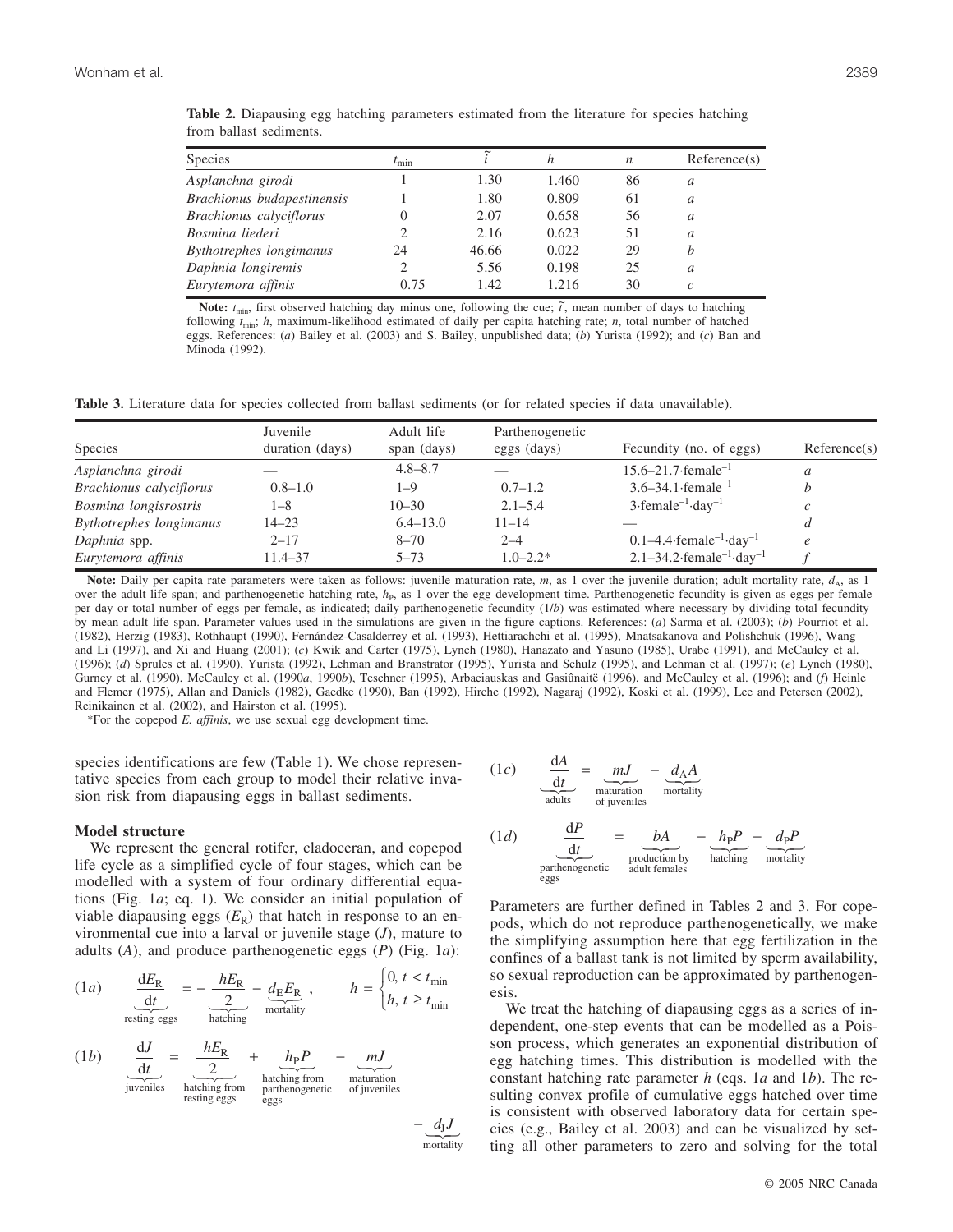number of hatched organisms,  $J(t) = E_R(0)(1 - e^{-ht})$ (Fig. 1*b*).

Other species show a sigmoid cumulative hatching profile (Ban and Minoda 1992; Yurista 1992, 1997). To better account for this shape, we developed a second model that considers egg development as a two-stage process (Fig. 1; Appendix A). Since this more complex model was not supported significantly better by the data (Appendix A), we use the simpler model throughout.

The life cycle model assumes that the species' life stages are adequately represented by these equations, that sexual diapausing egg production is insignificant in the short time frame of interest, and that all parameter values remain constant over time (cf. Arbaciauskas and Gasiûnaitë 1996). We note that by using experimental laboratory data to estimate parameter values, we may be overestimating survival and development rates (Bailey et al. 2005*a*). Nonetheless, our results remain qualitatively similar over a range of parameter values. We use this simple deterministic model to simulate a 14-day ballast water voyage through the Great Lakes in which the environmental hatching cue occurs on the first day.

#### **Parameter estimation**

We used laboratory and literature data to obtain parameter estimates for representative species from Table 1 (Tables 2 and 3; Fig. 2). For diapausing eggs, we estimated the mean time to hatching based on literature and laboratory data. From each study, we assumed that only those eggs hatching within the study period were viable (i.e., that no more would have hatched had the experiment been longer). For studies that reported multiple laboratory trials, we preferentially chose those conducted at  $0\%$  salinity, 10–20 °C, and 24 h dark regimes. We pooled data from multiple replicates and studies to obtain a single hatching rate estimate for each species using maximum likelihood. There were insufficient data available to estimate parameter distributions. For each species, the initial delay before hatching,  $t_{\text{min}}$ , was taken as the day prior to the first reported hatching. The hatching time,  $t_i$ , for each egg *i* (up to *n*, the total number that hatched in the laboratory trial) was calculated as the observed hatching day less  $t_{\text{min}}$ . The mean observed hatching time is denoted  $\bar{t} = \sum_{i=1}^{n} t_i / n.$ 

Since hatching is a continuous process through time, we represent it with an ordinary differential equation model (eq. 1). However, the laboratory data used to estimate hatching rates are typically recorded at discrete daily time points, where each observation represents the number of eggs hatched in the previous day. To estimate hatching rates, we determined the continuous probability density function (pdf) for hatching times, integrated this to obtain the probability of an egg hatching in a given 1-day period, and calculated the likelihood function for the hatching rate. The time to hatching, *T*, has pdf  $he^{-ht}$ . The probability of an egg hatching during a 1-day period from  $j - 1$  to  $j$  is thus

(2) 
$$
\Pr\{j-1 < T < j\} = \int_{j-1}^{j} h e^{-ht} \, dt
$$
\n
$$
= e^{-hj} (e^h - 1)
$$

Given observed hatching times  $t_i$ , the negative log-likelihood function for the hatching rate *h* is

(3) 
$$
-l(h|t_1,...,t_n) = -\ln\left[\prod_{i=1}^n e^{-ht_i}(e^h - 1)\right]
$$

$$
= -n\ln(e^h - 1) + hn\bar{t}
$$

By minimizing this function, we obtained hatching rate estimates (Table 2; Fig. 2; Appendix A).

The remaining life cycle parameter estimates were obtained from the literature (Table 3). When data were not available for a particular species, values from closely related species were used as follows: *Asplanchna girodi* juvenile and parthenogenetic egg durations were based on those of *Brachionus calyciflorus*; all *Brachionus* spp. life cycle parameters were based on those of *Brachionus calyciflorus*; *Bosmina liederi* life cycle parameters were based on those of *Bosmina longisrostris*; and *Daphnia longiremis* life cycle parameters were based on those of *Daphnia galeata* and *Daphnia pulex* (Tables 2 and 3).

Estimates of mortality rates at egg and juvenile stages were generally not available, so for most simulations,  $d_E$ ,  $d_P$ , and  $d<sub>I</sub>$  were set to zero. The effects of additional mortality were explored for *Eurytemora affinis* by adding juvenile mortality,  $d_1 = 0.2$ ·day<sup>-1</sup>, and reducing egg viability to 70% (as per sources in Table 3; Heinle and Flemer 1975).

#### **Model analysis**

We first simulated ballast tank conditions in which individuals could hatch and develop but not reproduce. For the six species shown, the brief period from the hatching cue to the first juveniles corresponded to  $t_{\text{min}}$  (Fig. 3). Rotifer abundance increased and then declined by the end of the 14-day simulation as the supply of diapausing eggs was depleted (Figs. 3*a*–3*c*). The two cladocerans *Bosmina liederi* and *D. longiremis*, which hatched and developed more slowly, showed a similar but slower trend (Figs. 3*d* and 3*e*). For the copepod *E. affinis*, which hatched relatively quickly but had a longer development period to reproductive maturity, only the juveniles began to decline within the 14-day simulation (Fig. 3*f*).

When we allowed parthenogenetic reproduction to occur, all six species produced new generations within the model time frame (Fig. 4). Again, the rotifer populations increased the fastest, followed by the cladocerans and the copepod (Figs. 4*a*–4*f*). Adding juvenile and parthenogenetic egg mortality for *E. affinis* reduced the final hatched populations fivefold in both scenarios (Figs. 3*g* and 4*g*). The cladoceran *Bythotrephes longimanus*, which had the longest  $t_{\text{min}}$  and the slowest hatching rate of the species considered, would be unable to hatch from diapausing eggs within 14 days using these parameter values (Tables 2 and 3). Even when hatching and development rates were reduced by an order of magnitude, all of the taxa illustrated in Figs. 3 and 4 were capable of hatching within the model time frame (results not shown).

A variety of physical and chemical ballast water treatments have been proposed to reduce invasion risk (e.g., Kuzirian et al. 2001; Tamburri et al. 2002; Waite et al. 2003). We asked how the timing of treatment influenced its effectiveness in minimizing the final abundance of live organisms. For simplicity, we assume that treatment kills a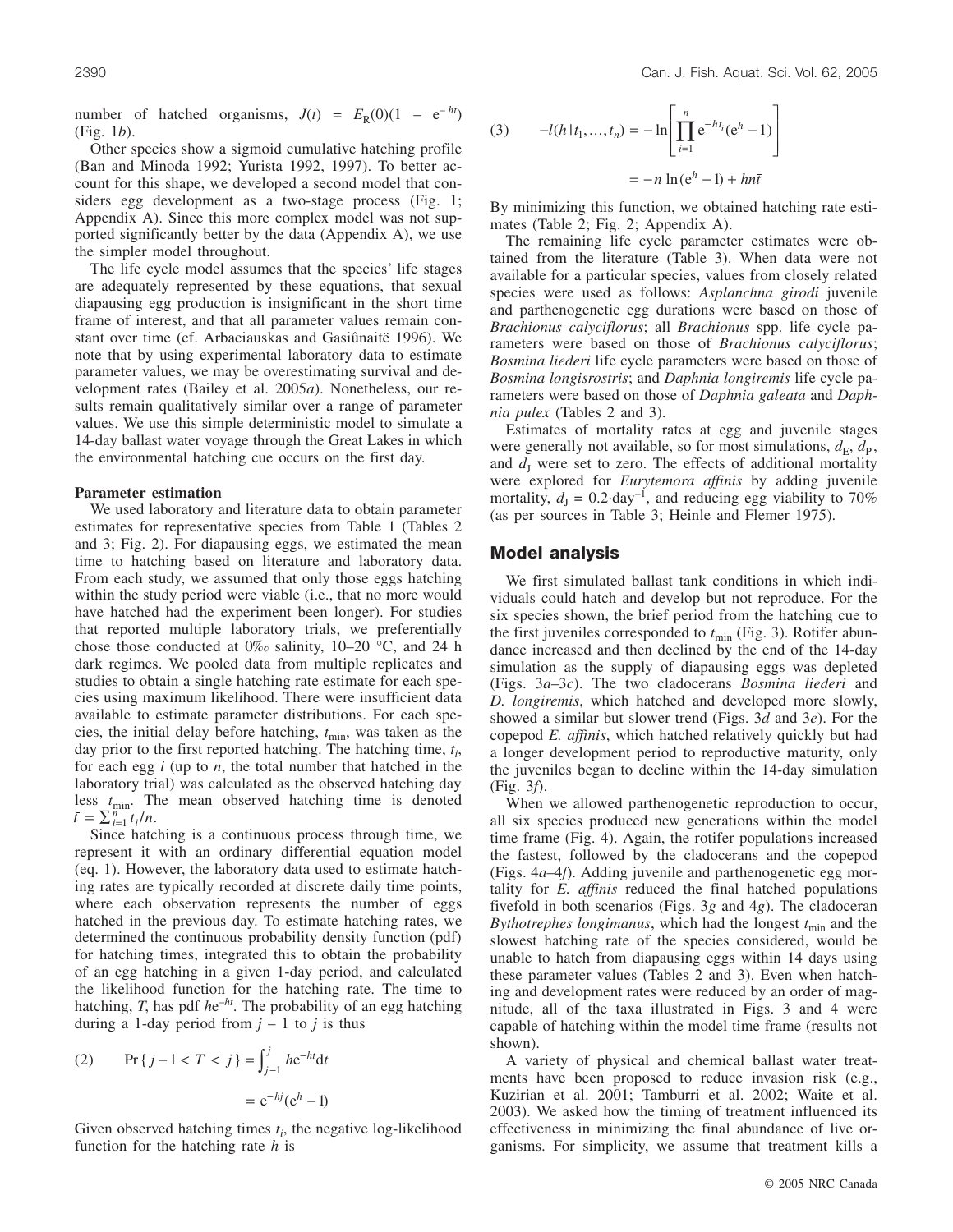**Fig. 2.** Observed (points) and predicted (solid lines, model 1; broken lines, model 2) number of diapause eggs hatching on each day following *t*min for (*a*) *Asplanchna girodi*, (*b*) *Brachionus budapenstensis*, (*c*) *Brachionus calyciflorus*, (*d*) *Bosmina liederi*, (*e*) *Bythotrephes longimanus*, (*f*) *Daphnia longiremis*, and (*g*) *Eurytemora affinis*. The original authors collected data daily for Figs. 2*a*–2*d* and 2*f*; we assumed the same for Fig. 2*e*. Model 1 fit the data significantly better than model 2 (Appendix A) and is used for all simulations.

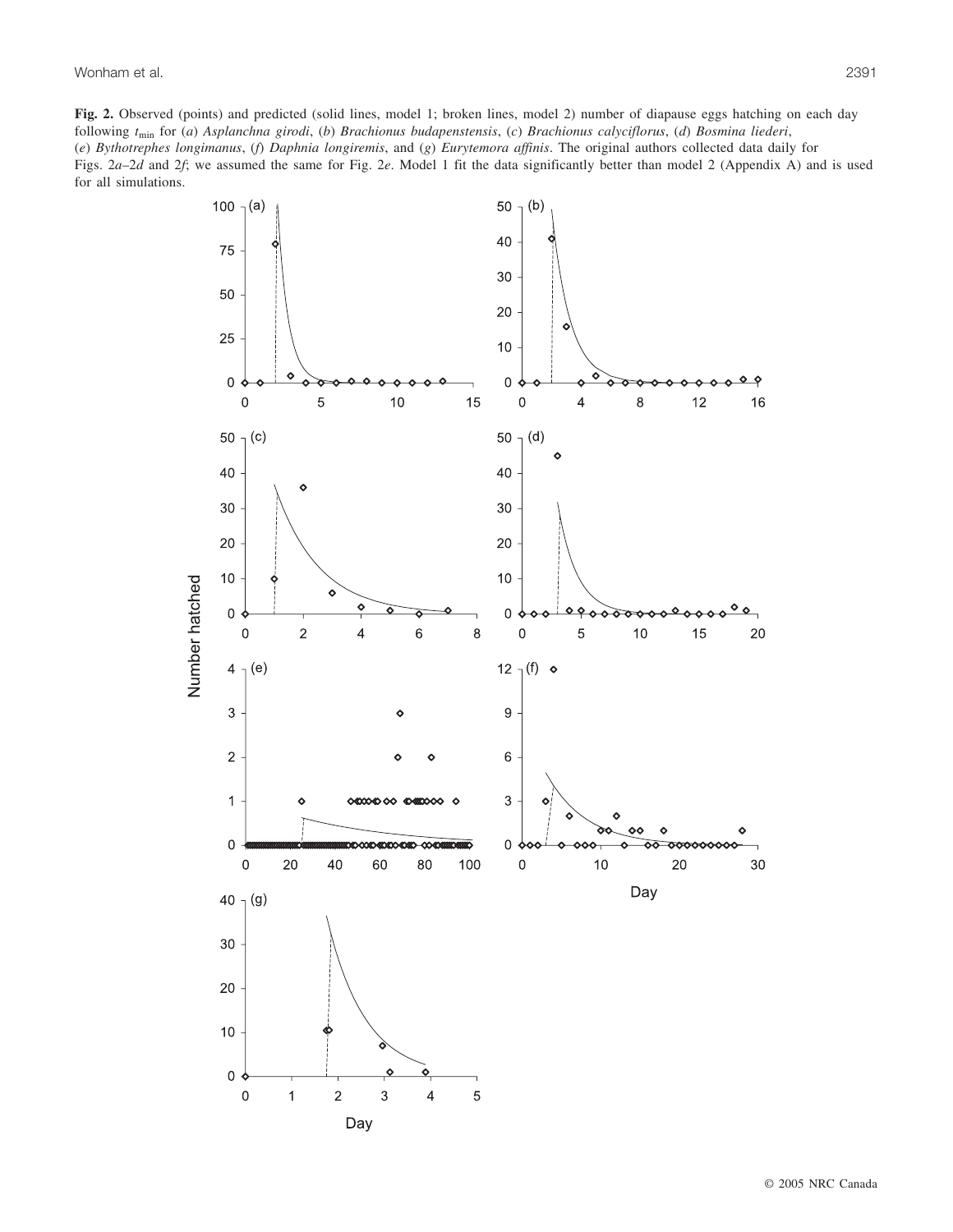**Fig. 3.** Simulated population dynamics of six representative species hatching from ballast sediments under tank conditions in which they were allowed to hatch and develop but not reproduce. The numbers of viable diapausing eggs (dotted line), juveniles (dashed line), and adults (solid line) are scaled to the initial number of viable diapausing eggs on the *y* axis. Days following hatching cue on the *x* axis. Daily per capita rates and other parameters are as follows (minimum time to hatching from diapause egg,  $t_{\text{min}}$ ; diapause hatching rate, *h*; juvenile maturation rate, *m*; adult mortality rate, *d*<sub>A</sub>): (*a*) *Asplanchna girodi* (1, 1.460, 1.11, 0.15); (*b*) *Brachionus budapestinensis* (0, 0.658, 1.1, 0.20); (*c*) *Brachionus calyciflorus* (1, 0.809, 1.1, 0.20); (*d*) *Bosmina liederi* (2, 0.623, 0.28, 0.05); (*e*) *Daphnia longiremis* (2, 0.198, 0.13, 0.10); (*f*) *Eurytemora affinis* (0.75, 1.216, 0.04, 0.02); and (*g*) *Eurytemora affinis* with added juvenile mortality,  $d_1$  (0.75, 1.216, 0.04, 0.02,  $d_1 = 0.2$ ). In all cases, mortality rates of diapausing eggs are zero, and in all cases except (*g*), the juvenile mortality rate is zero.



fixed proportion of juveniles, adults, and parthenogenetic eggs but does not affect resting or developing diapausing eggs. We also assume that the treatment is effective only on the day of application and that hatching and development rates are the same before and after treatment.

Clearly, any treatment during ballast uptake will reduce the initial ballast population and therefore the subsequent propagule pressure. Once ballast is in the tank, however, treatment of a population later rather than earlier will always result in a lower abundance of live organisms. This is due to the cooperative (positive feedback) nature of this system in which eggs become juveniles, which in turn become adults, which produce more juveniles (Smith and Waltman 1995). Example results for two species illustrate how successful reproduction can influence the relative abundance of different taxa following treatment (Fig. 5). For the same initial population size, and in the absence of reproduction, final abundance was higher for the cladoceran *D. longiremis* than for the rotifer *Brachionus calyciflorus* (Fig. 5*a*). This is because the cladoceran hatches more slowly, so the pool of diapause eggs available to repopulate the tank following treatment persists longer. With reproduction, however, the abundance of the faster-developing *Brachionus calyciflorus* was higher than that of *D. longiremis* (Fig. 5*b*).

## **Discussion**

Preventing future invasions requires understanding and interrupting the invasion process. The success of an invasion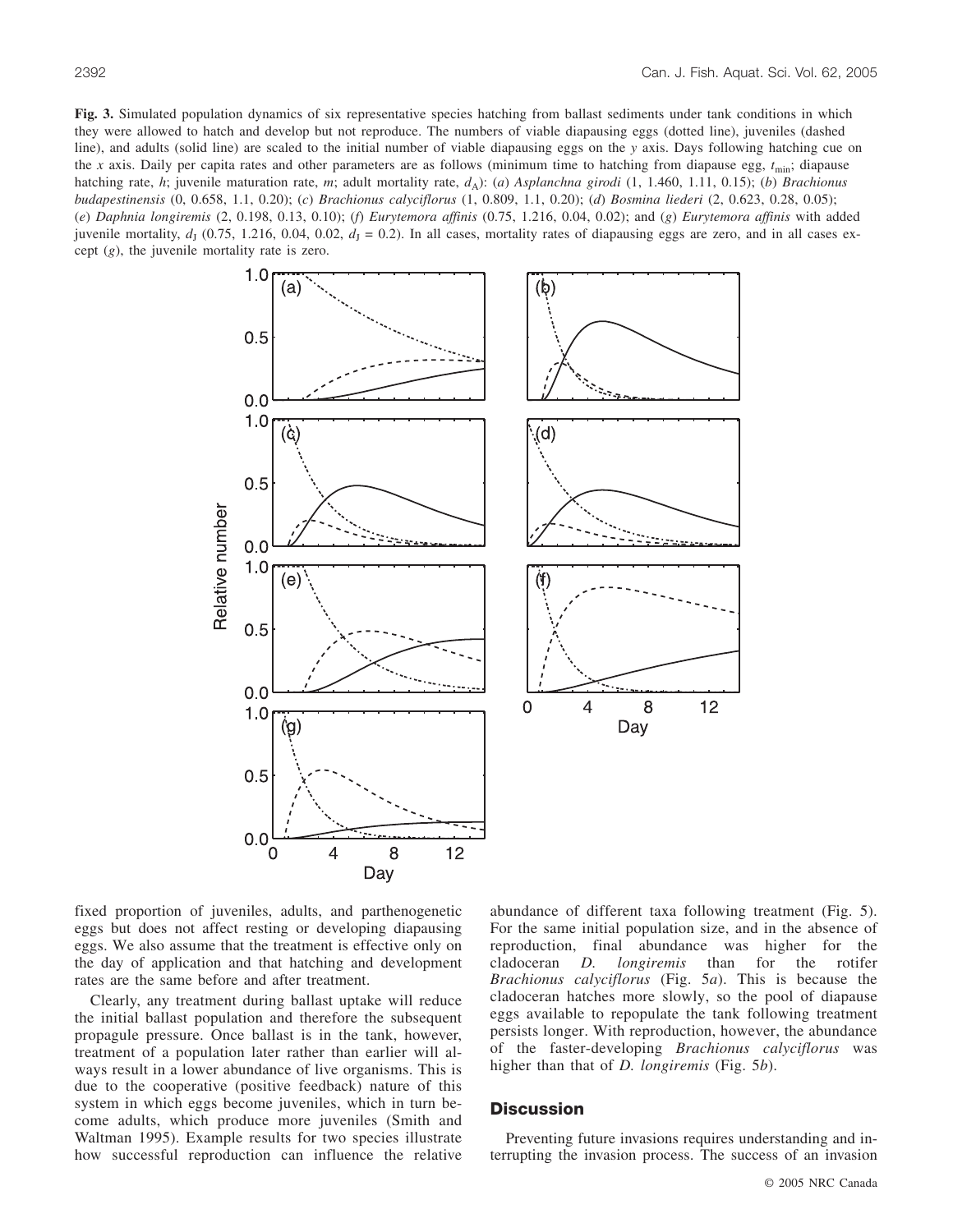Wonham et al. 2393

**Fig. 4.** Simulated population dynamics of six representative species under tank conditions in which parthenogenetic reproduction occurs. The numbers of viable diapausing eggs (dotted line), parthenogenetic eggs (dot-dashed line), juveniles (dashed line), and adults (solid line) are scaled to the initial number of viable diapausing eggs on the *y* axis. Days following hatching cue on the *x* axis. Daily per capita rates and other parameters are as follows (minimum time to hatching from diapause eggs,  $t_{\text{min}}$ ; diapause hatching rate, *h*; juvenile maturation rate, *m*; adult mortality rate,  $d_A$ ; parthenogentic egg production rate, *b*; parthenogenetic egg hatching rate,  $h_P$ ): (*a*) *Asplanchna girodi* (1, 1.460, 1.11, 0.15, 2.8, 1.0); (*b*) *Brachionus budapestinensis* (0, 0.658, 1.1, 0.20, 1.8, 1.0); (*c*) *Brachionus calyciflorus* (1, 0.809, 1.1, 0.20, 1.8, 1.0); (*d*) *Bosmina liederi* (2, 0.623, 0.28, 0.05, 3.0, 0.27); (*e*) *Daphnia longiremis* (2, 0.198, 0.13, 0.10, 0.33, 0.33); (*f*) *Eurytemora affinis* (0.75, 1.216, 0.04, 0.02, 0.44, 0.62); (*g*) *Eurytemora affinis* with added juvenile mortality,  $d_1$  $(0.75, 1.216, 0.04, 0.02, 0.31, 0.62, d<sub>1</sub> = 0.2)$ . In all cases, mortality rates of diapausing eggs are zero, and in all cases except (*g*), the juvenile mortality rate is zero.



depends on the invader's propagule pressure, environmental match, and biotic interactions (e.g., Williamson 1996; Ruiz et al. 2000; Rouget and Richardson 2003). With respect to propagule pressure, theory predicts that the chances of successful invasion will increase with the number of individuals released and the frequency of release (e.g., Allee et al. 1949; Grevstad 1999; Rouget and Richardson 2003). The larger and more frequent the releases, the more likely it is that the invader will overcome problems that plague small populations, such as Allee effects, genetic bottlenecks, demographic stochasticity, and environmental stochasticity. Reducing propagule pressure should therefore reduce invasion risk (e.g., Locke et al. 1993; Drake and Lodge 2004; International Maritime Organization 2004).

The propagule pressure of potential invaders of a region depends on the nature of the invasion pathways. To reduce propagule pressure and invasion risk from ship ballast in the Great Lakes, voluntary and mandatory ballast water exchange guidelines were implemented in 1989 and 1993, respectively (Locke et al. 1993). However, the expected subsequent reduction of successful invasions has not yet been seen (Ricciardi 2001; Holeck et al. 2004). We propose several nonmutually exclusive hypotheses to explain this apparent discrepancy: (1) exchange reduces invasion risk from ballast water but (*i*) other important pathways are operating, (*ii*) ballast volume or propagule quality has increased, (*iii*) the Great Lakes have become easier to invade, or (*iv*) there will be a delay before its effects are seen because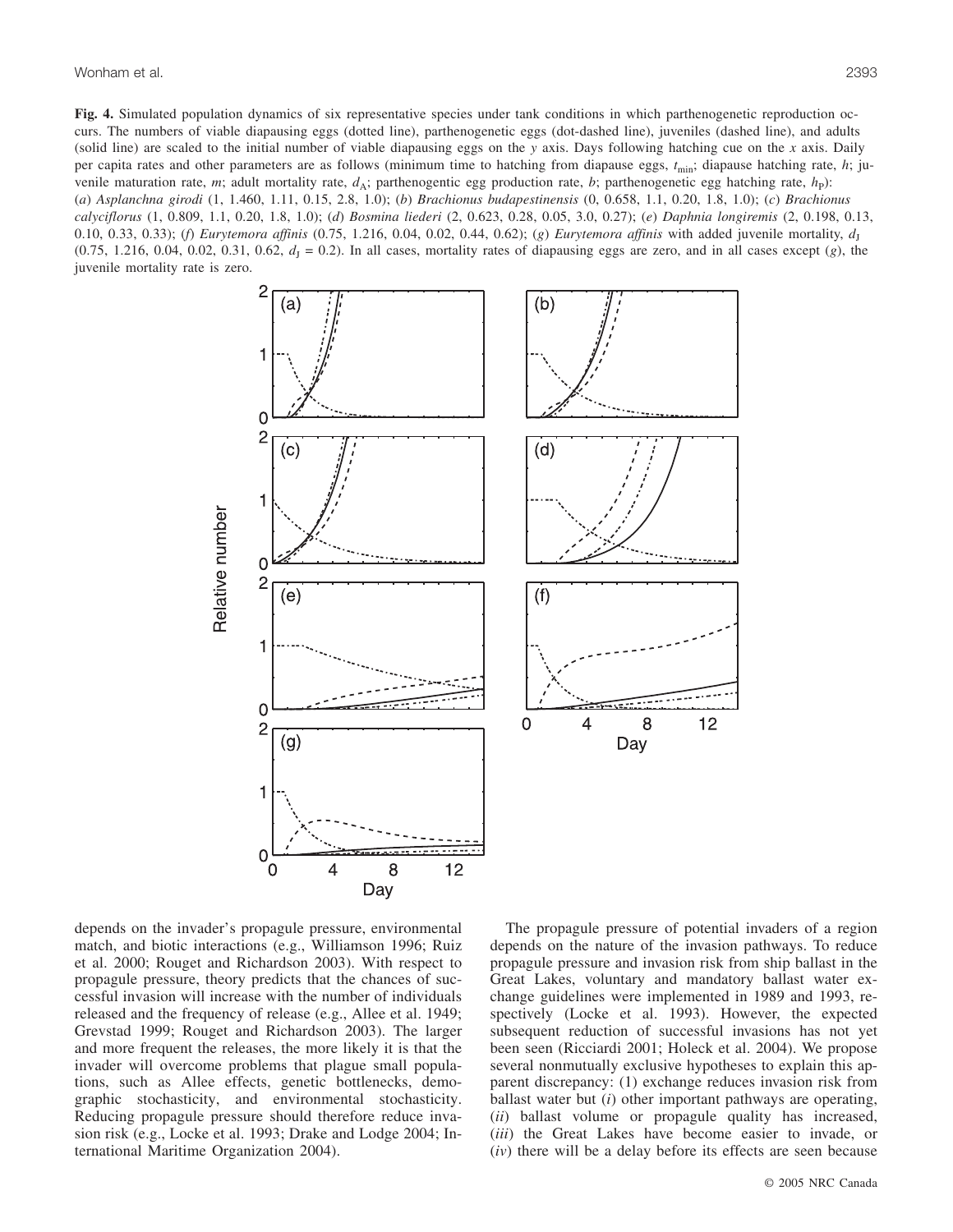previously introduced species are still increasing to the threshold abundance for detection; or (2) exchange does not effectively reduce invasion risk. Here, we explored the first hypothesis, namely that NOBOB vessels entering the Great Lakes may be an additional and important invasion pathway to this region (Bailey et al. 2003; Colautti et al. 2003).

From 1999 to 2000, some 400–600 vessels, both in ballast and NOBOB, entered the Great Lakes each year (Colautti et al. 2003). The invasion risk posed by these two vessel classes depends on their relative frequency and the abundance of viable organisms released. Ships in ballast represent less than 10% of incoming vessels but carry an average of  $3-8.5 \times 10^3$  t of (exchanged) ballast water containing on the order of  $10^9$  bacteria·L<sup>-1</sup>,  $10^6$  autotrophic picoplankters $-L^{-1}$ , and  $10^3$  zooplankters $-L^{-1}$  (Locke et al. 1991, 1993; MacIsaac et al. 2002). In contrast, NOBOBs make up over 90% of vessels. These ships carry an average of 10–15 t of sediment containing an average of  $1.3 \times 10^6$  animals·t<sup>-1</sup> and  $7.2 \times 10^5$  diapausing eggs  $t^{-1}$ , with an additional average of 47 t of residual water containing  $1.1 \times 10^4$  animals·t<sup>-1</sup> (Bailey et al. 2003, 2005*a*; Colautti et al. 2003). The invasion risk associated with each vessel type depends, ultimately, on the number of viable individuals of each species that are released. Here, we have focused on characterizing the invasion risk associated with the sediment reservoir of diapausing ballast organisms.

#### **Ballast sediment invasion risk**

Our model clearly illustrates the potential for a range of freshwater taxa to hatch from diapause within the time frame necessary to be released in routine deballasting operations. Based on propagule pressure, our model predicts that species of all three taxonomic groups considered could readily hatch and be available for introduction from diapause populations.

Rotifers, whose diapausing eggs are abundant in ballast sediments (Bailey et al. 2003) and which grow and reproduce rapidly, would be the most likely invaders from this pathway. Although nonindigenous rotifer species have been reported from the Great Lakes and elsewhere (e.g., Josefsson and Andersson 2001; Gray et al. 2005), there has not yet been confirmation of any established populations in the Great Lakes. Since rotifers are a diverse and taxonomically challenging group, and since they may also be widely distributed by other pathways including wind (e.g., Jenkins and Underwood 1998), we suggest that past invasions may have occurred and that future genetic analysis could reveal the presence of introduced species from this group.

Cladocerans are widely collected from ballast sediments, albeit at low density, and nonindigenous cladocerans are both established in the Great Lakes and predicted to invade in the future. Their population dynamics indicate that diapausing eggs in NOBOB sediments are a possible invasion pathway. A notable exception is *Bythotrephes longimanus*, a successful invader in the lakes (e.g., Vanderploeg et al. 2002) whose lengthy development period suggests that hatched diapausing eggs from ballast sediment may have been an unlikely source.

Many nonindigenous copepods established in or predicted to invade the Great Lakes can undergo diapause, and the population dynamics of *E. affinis* indicate that ballast sedi**Fig. 5.** Effects of simulated ballast water treatment on number of surviving organisms in a tank assuming (*a*) no reproduction and (*b*) parthenogenetic reproduction for the rotifer *Brachionus calyciflorus* (circles) and the cladoceran *Daphnia longiremis* (triangles). The final total number of live juveniles and adults combined is scaled to the initial number of viable diapausing eggs following a one-time 95% (solid symbols and solid line) or 99% (open symbols and broken line) mortality on each of days 2–13 of a 14-day ballast voyage. Daily per capita rates and other parameters are as follows (minimum time to hatching from diapause eggs,  $t_{\text{min}}$ ; diapause hatching rate, *h*; juvenile maturation rate,  $m$ ; adult mortality rate,  $d_A$ ; parthenogenetic egg production rate, *b*; parthenogenetic egg hatching rate,  $h<sub>P</sub>$ ): (*a*) *Brachionus calyciflorus* (1, 0.809, 1.1, 0.20) and *D. longiremis* (2, 0.198, 0.13, 0.10); (*b*) *Brachionus calyciflorus* (1, 0.809, 1.1, 0.20, 1.8, 1.0) and *D. longiremis* (2, 0.198, 0.13, 0.10, 0.33, 0.33).



ment is a possible invasion pathway. However, since copepod eggs are rare in sediments but their planktonic stages are ubiquitous in ballast water (e.g., Locke et al. 1993; Smith et al. 1999; Wonham et al. 2001), ballast water may be a more likely pathway for this group.

#### **Reducing invasion risk**

Complete invasion risk reduction for ballast sediments would require zero ballast discharge, but careful ballast management could nonetheless significantly reduce invasion risk. The simplest approach to risk reduction from NOBOB vessels would be to discharge water when the abundance of hatched organisms is minimal (e.g., Drake and Lodge 2004; International Maritime Organization 2004). Under the scenarios modelled here, the minimum (zero) abundance of all diapause species occurs only during the egg development pe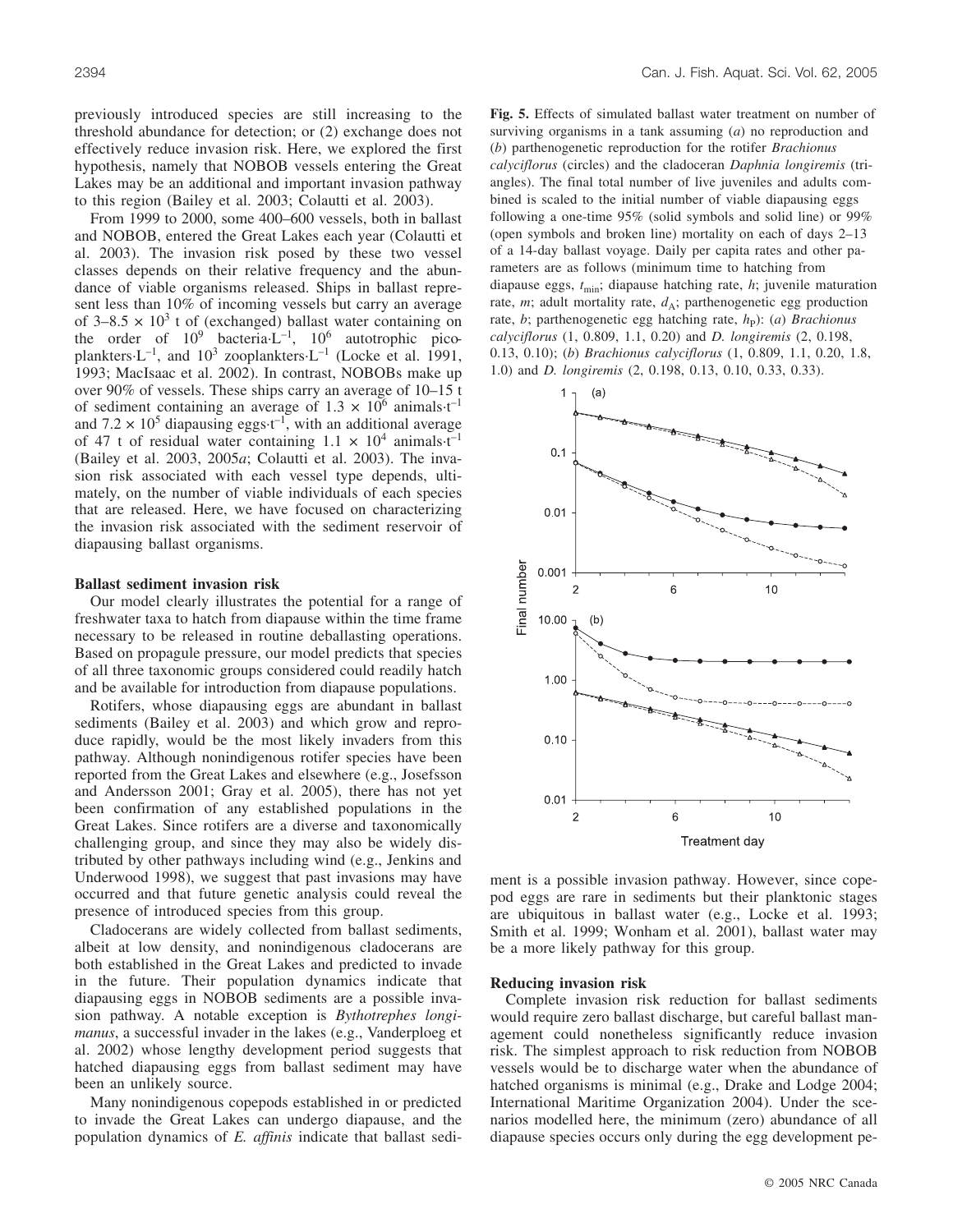riod between the environmental cue (i.e., water uptake at first port of call) and the onset of hatching. For the invertebrate species considered here, the window is typically up to 1–3 days; for algae and microbes, it would be substantially less.

When environmental conditions in the tank do not permit parthenogenetic reproduction, a second minimal abundance of faster-developing species such as rotifers could occur towards the end of the 2-week period. In general, however, this decline should not be anticipated for the entire hatching assemblage, since the abundance of slower-growing and more starvation-resistant species such as cladocerans and copepods would remain high even after 2 weeks. Thus, the predicted optimal deballasting time for minimizing the discharge of nonreproducing diapause organisms is only during the brief time window before the eggs begin hatching. (We note, however, that if diapausing eggs are resuspended in the water during ballasting, they pose an additional invasion risk not treated here.) Considering the operational schedules of vessels operating on the Great Lakes, it would be infeasible to implement this strategy because the ballast water would, in most cases, be needed to stabilize the vessel for a longer period of time.

The physical nature of the invasion pathway can influence propagule pressure over orders of magnitude by allowing parthenogenetic reproduction (Bailey et al. 2005*b*; present study). Since we cannot assume that hatched organisms will fail to reproduce, it appears that any deballasting strategy would be most effective when combined with ballast water treatments (e.g., Kuzirian et al. 2001; Tamburri et al. 2002; Waite et al. 2003). Regardless of population dynamics, postuptake treatment should be applied as late as possible prior to deballasting (allowing time for sufficient mortality and chemical neutralization if necessary) to minimize the number of surviving organisms.

The single-species population dynamics simulated here are clearly simplifications of the multispecies interactions that would be observed in a community of organisms hatching from ballast sediments. Nonetheless, this simple modelling approach provides insights into the nature of this invasion pathway and its effective management for invasion risk reduction.

## **Acknowledgments**

We are grateful for statistical and programming advice from C. Jerde, M. Krkosek, and P. Molnár and for data provided by I. Duggan. This work was supported by the Natural Sciences and Engineering Research Council of Canada (NSERC) and the Killam Trusts (M.J.W.); an NSERC Industrial Postgraduate Scholarship in partnership with the Shipping Federation of Canada and an Ontario Graduate Scholarship (S.A.B.); NSERC, a DFO Research Chair, and the Great Lakes Protection Fund (H.J.M.); and NSERC CRO, NSF grant DEB 02-13698, and a Canada Research Chair (M.A.L.).

# **References<sup>2</sup>**

- \*Allan, J.D., and Daniels, R.E. 1982. Life table evaluation of chronic exposure of *Eurytemora affinis* (Copepoda) to Kepone. Mar. Biol. **66**: 179–184.
- Allee, W.C., Emerson, A.E., Park, O., Park, T., and Schmidt, K.P. 1949. Principles of animal ecology. Saunders, Philadelphia, Pa.
- \*Arbaciauskas, K., and Gasiûnaitë, Z.R. 1996. Growth and fecundity of *Daphnia* after diapause and their impact on the development of a population. Hydrobiologia, **320**: 209–222.
- \*Bailey, S.A., Duggan, I.C., van Overdijk, C.D.A., Jenkins, P., and MacIsaac, H.J. 2003. Viability of invertebrate diapausing stages collected from residual ballast sediment. Limnol. Oceanogr. **48**: 1701–1710.
- Bailey, S.A., Duggan, I.C., Jenkins, P.T., and MacIsaac, H.J. 2005*a*. Invertebrate resting stages in residual ballast sediment of transoceanic ships. Can. J. Fish. Aquat. Sci. **62**: 1090–1103.
- Bailey, S.A., Nandakumar, K., Duggan, I.C., van Overdijk, C.D.A., Johengen, T.H., Reid, D.F., and MacIsaac, H.J. 2005*b*. *In situ* hatching of invertebrate diapausing eggs from ships' ballast sediment. Divers. Distrib. **11**: 453–460.
- \*Ban, S. 1992. Effects of photoperiod, temperature and population density on induction of diapause egg production in *Eurytemora affinis* (Copepoda: Calanoida) in Lake Ohnuma, Hokkaido, Jpn. J. Crustac. Biol. **12**: 361–367.
- Ban, S., and Minoda, T. 1992. Induction of diapause egg production in *Eurytemora affinis* by their own metabolites. Hydrobiologia, **292/293**: 185–189.
- Cáceres, C.E. 1997. Dormancy in invertebrates. Invertebr. Biol. **116**: 371–383.
- Carlton, J.T. 1998. Ballast water: ecological and fisheries implications. ICES Coop. Res. Rep. No. 224.
- Colautti, R.I., Niimi, A.J., van Overdijk, C.D.A., Mills, E.L., Holeck, K., and MacIsaac, H.J. 2003. Spatial and temporal analysis of transoceanic shipping vectors to the Great Lakes. *In* Invasive species: vectors and management strategies. *Edited by* G. Ruiz and J.T. Carlton. Island Press, Washington, D.C. pp. 227–246.
- Drake, J.M., and Lodge, D.M. 2004. Global hot spots of biological invasions: evaluating options for ballast-water management. Proc. R. Soc. Lond. B Biol. Sci. **271**: 575–580.
- \*Fernández-Casalderrey, A., Ferrando, M.D., and Andreu-Moliner, E. 1993. Chronic toxicity of methylparathion to the rotifer *Brachionus calyciflorus* fed on *Nannochloris oculata* and *Chlorella pyrenoidosa*. Hydrobiologia, **255/256**: 41–49.
- \*Gaedke, U. 1990. Population dynamics of the calanoid copepods *Eurytemora affinis* and *Acartia tonsa* in the Ems-Dollart-Estuary: a numerical simulation. Arch. Hydrobiol. **118**: 185–226.
- Gollasch, S., Dammer, M., Lenz, J., and Andres, H.G. 2000. Survival of tropical ballast water organisms during a cruise from Indian Ocean to the North Sea. J. Plankton Res. **22**: 923–937.
- Gray, D.K., Bailey, S.A., Duggan, I.C., and MacIsaac, H.J. 2005. Viability of invertebrate diapausing eggs exposed to saltwater: implications for Great Lakes ship ballast management. Biol. Invasions, **7**(3): 531–539.
- Grevstad, F.S. 1999. Experimental invasions using biological control introductions: the influence of release size on the chance of population establishment. Biol. Invasions, **1**: 313–323.
- Grigorovich, I.A., Colautti, R., Mills, E.L., Holeck, K., Ballert, A., and MacIsaac, H.J. 2003. Ballast-mediated animal introductions in the Laurentian Great Lakes: retrospective and prospective analyses. Can. J. Fish. Aquat. Sci. **60**: 740–756.

<sup>&</sup>lt;sup>2</sup>References preceded by an asterisk here and in the Appendix were used for parameter estimation.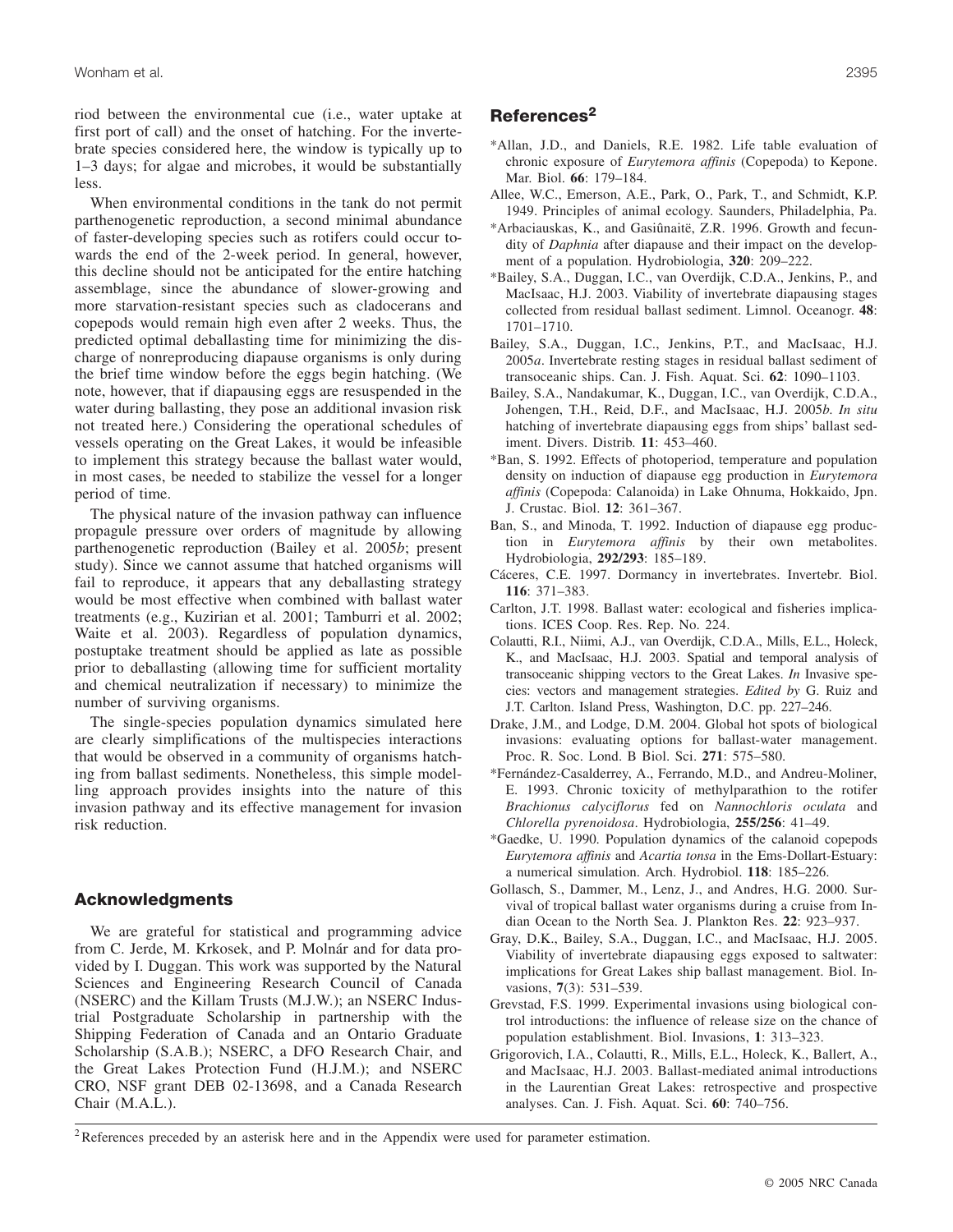- \*Gurney, W.S.C., McCauley, E., Murdoch, W.W., and Nisbet, R.M. 1990. The physiological ecology of *Daphnia* II: formulation and tests of a dynamic model of growth and reproduction. Ecology, **71**: 716–732.
- Hairston, N.G., Jr., Van Brunt, R.A., Kearns, C.M., and Engstrom, D.R. 1995. Age and survivorship of diapausing eggs in a sediment egg bank. Ecology, **76**: 1706–1711.
- \*Hanazato, T., and Yasuno, M. 1985. Effect of temperature in the laboratory studies on growth, egg development and first parturition of five species of Cladocera. Jpn. J. Limnol. **46**: 185–191.
- Hebert, P.D.N., and Cristescu, M.E. 2002. Genetic perspectives on invasions: the case of the Cladocera. Can. J. Fish. Aquat. Sci. **59**: 1229–1234.
- \*Heinle, D.H., and Flemer, D.A. 1975. Carbon requirements of a population of the estuarine copepod *Eurytemora affinis*. Mar. Biol. **31**: 235–247.
- \*Herzig, A. 1983. Comparative studies on the relationship between temperature and duration of embryonic development of rotifers. Hydrobiologia, **104**: 237–246.
- \*Hettiarachchi, D.C., Hettiarachchi, M., and Cheong, C.H. 1995. The population structure and the effect of pH on growth characteristics of *Brachionus calyciflorus amphiceros* (Ehrenburg) grown on freshwater *Chlorella* sp. J. Natl. Sci. Counc. Sri Lanka, **23**: 143–151.
- \*Hirche, H.J. 1992. Egg production of *Eurytemora affinis* effect of *k*-strategy. Estuar. Coast. Shelf Sci. **35**: 395–407.
- Holeck, K.T., Mills, E.L., MacIsaac, H.J., Dochoda, M.R., Colautti, R.I., and Ricciardi, A. 2004. Bridging troubled waters: biological invasions, transoceanic shipping, and the Laurentian Great Lakes. Bioscience, **54**: 919–929.
- International Maritime Organization. 2004. International convention for the control and management of ships ballast water and sediments. Adopted 13 February 2004. International Maritime Organization, London, UK.
- Jenkins, D.G., and Underwood, M.O. 1998. Zooplankton may not disperse readily in wind, rain, or waterfowl. Hydrobiologia, **387/388**: 15–21.
- Josefsson, M., and Andersson, B. 2001. The environmental consequences of alien species in the Swedish Lakes Mälaren, Hjälmaren, Vänern and Vättern. Ambio, **30**: 514–521.
- \*Koski, M., Engström, J., and Viitasalo, M. 1999. Reproduction and survival of the calanoid copepod *Eurytemora affinis* fed with toxic and non-toxic cyanobacteria. Mar. Ecol. Prog. Ser. **186**: 187–197.
- Kuzirian, A.M., Terry, E.C.S., Bechtel, D.L., and James, P.L. 2001. Hydrogen peroxide: an effective treatment for ballast water. Biol. Bull. (Woods Hole), **201**: 297–299.
- \*Kwik, J.K., and Carter, J.C.H. 1975. Population dynamics of limnetic Cladocera in a beaver pond. J. Fish. Res. Board Can. **32**: 341–346.
- \*Lee, C.E., and Petersen, C.H. 2002. Genotype-by-environment interaction for salinity tolerance in the freshwater invading copepod *Eurytemora affinis*. Physiol. Biochem. Zool. **75**: 335– 344.
- \*Lehman, J.T., and Branstrator, D.K. 1995. A model for growth, development, and diet selection by the invertebrate predator *Bythotrephes cederstroemi*. J. Gt. Lakes Res. **21**: 610–619.
- \*Lehman, J.T., Bilkovic, D.M., and Sullivan, C. 1997. Predicting development, metabolism and secondary production of the invertebrate predator *Bythotrephes*. Freshw. Biol. **38**: 101–110.
- Locke, A., Reid, D.M., Sprules, W.G., Carlton, J.T., and van Leeuwen, H.C. 1991. Effectiveness of mid-ocean exchange in controlling freshwater and coastal zooplankton in ballast water. Can. Tech. Rep. Fish. Aquat. Sci. No. 1822.
- Locke, A., Reid, D.M., van Leeuwen, H.C., Sprules, W.G., and Carlton, J.T. 1993. Ballast water exchange as a means of controlling dispersal of freshwater organisms by ships. Can. J. Fish. Aquat. Sci. **50**: 2086–2093.
- \*Lynch, M. 1980. The evolution of cladoceran life histories. Q. Rev. Biol. **55**: 23–42.
- MacIsaac, H.J., Grigorovich, I.A., and Ricciardi, A. 2001. Reassessment of species invasions concepts: the Great Lakes basin as a model. Biol. Invasions, **3**: 405–416.
- MacIsaac, H.J., Robbins, T.C., and Lewis, M.A. 2002. Modelling ships' ballast water as invasion threats to the Great Lakes. Can. J. Fish. Aquat. Sci. **59**: 1245–1256.
- \*McCauley, E., Murdoch, W.W., and Nisbet, R.M. 1990*a*. Growth, reproduction and mortality of *Daphnia pulex*: life at low food. Funct. Ecol. **4**: 505–514.
- \*McCauley, E., Murdoch, W.W., Nisbet, R.M., and Gurney, W.S.C. 1990*b*. The physiological ecology of *Daphnia* I: development of a model of growth and reproduction. Ecology, **71**: 703–715.
- \*McCauley, E., Murdoch, W.W., Nisbet, R.M., de Roos, A.M., and Gurney, W.S.C. 1996. Structured population models of herbivorous zooplankton. Ecol. Monogr. **66**: 479–502.
- \*Mnatsakanova, E.A., and Polishchuk, L.V. 1996. Role of parthenogenetic natality and emergence from diapausing eggs in the dynamics of some rotifer populations. Hydrobiologia, **320**: 169– 178.
- \*Nagaraj, M. 1992. Combined effects of temperature and salinity on the development of the copepod *Eurytemora affinis*. Aquaculture, **103**: 65–71.
- \*Pourriot, R., Benest, D., and Rougier, C. 1982. Processus d'éclosion des oeufs de durée de *Brachionus calyciflorus* Pallas (Rotifère). Comparaison de deux clones. Vie Milieu, **32**: 83–87.
- \*Reinikainen, M., Lindvall, F., Meriluoto, J.A.O., Repka, S., Sivonen, K., Spoof, L., and Wahlsten, M. 2002. Effects of dissolved cyanobacterial toxins on the survival and egg hatching of estuarine calanoid copepods. Mar. Biol. **140**: 577–583.
- Ricciardi, A. 2001. Facilitative interactions among aquatic invaders: is an "invasional meltdown" occurring in the Great Lakes? Can. J. Fish. Aquat. Sci. **58**: 2513–2525.
- Rixon, C.A.M., Duggan, I.C., Bergeron, N.M.N., Ricciardi, A., and MacIsaac, H.J. 2005. Invasion risks posed by the aquarium trade and live fish markets on the Laurentian Great Lakes. Biodivers. Conserv. **14**(6): 1365–1381.
- \*Rothhaupt, K.O. 1990. Population growth rates of two closely related rotifer species effects of food quantity particle size and nutritional quality. Freshw. Biol. **23**: 561–570.
- Rouget, M., and Richardson, D.M. 2003. Inferring process from pattern in plant invasions: a semi-mechanistic model incorporating propagule pressure and environmental factors. Am. Nat. **162**: 713–724.
- Ruiz, G.M., Fofonoff, P.W., Carlton, J.T., Wonham, M.J., and Hines, A.H. 2000. Invasion of coastal marine communities in North America: apparent patterns, processes, and biases. Annu. Rev. Ecol. Syst. **31**: 481–531.
- Sala, O.E., Chapin, F.S., III, Armesto, J.J., Berlow, R., Bloomfield, J., Dirzo, R. et al. 2000. Global biodiversity scenarios for the year 2100. Science (Wash., D.C.), **287**: 1770–1774.
- \*Sarma, S.S.S., Trujillo-Hernández, H.E., and Nandini, S. 2003. Population growth of herbivorous rotifers and their predator (*Asplanchna*) on urban wastewaters. Aquat. Ecol. **37**: 243–250.
- Smith, H.L., and Waltman, P. 1995. The theory of the chemostat. Cambridge University Press, Cambridge.
- Smith, L.D., Wonham, M.J., McCann, L.D., Ruiz, G.M., Hines, A.H., and Carlton, J.T. 1999. Invasion pressure to a ballast-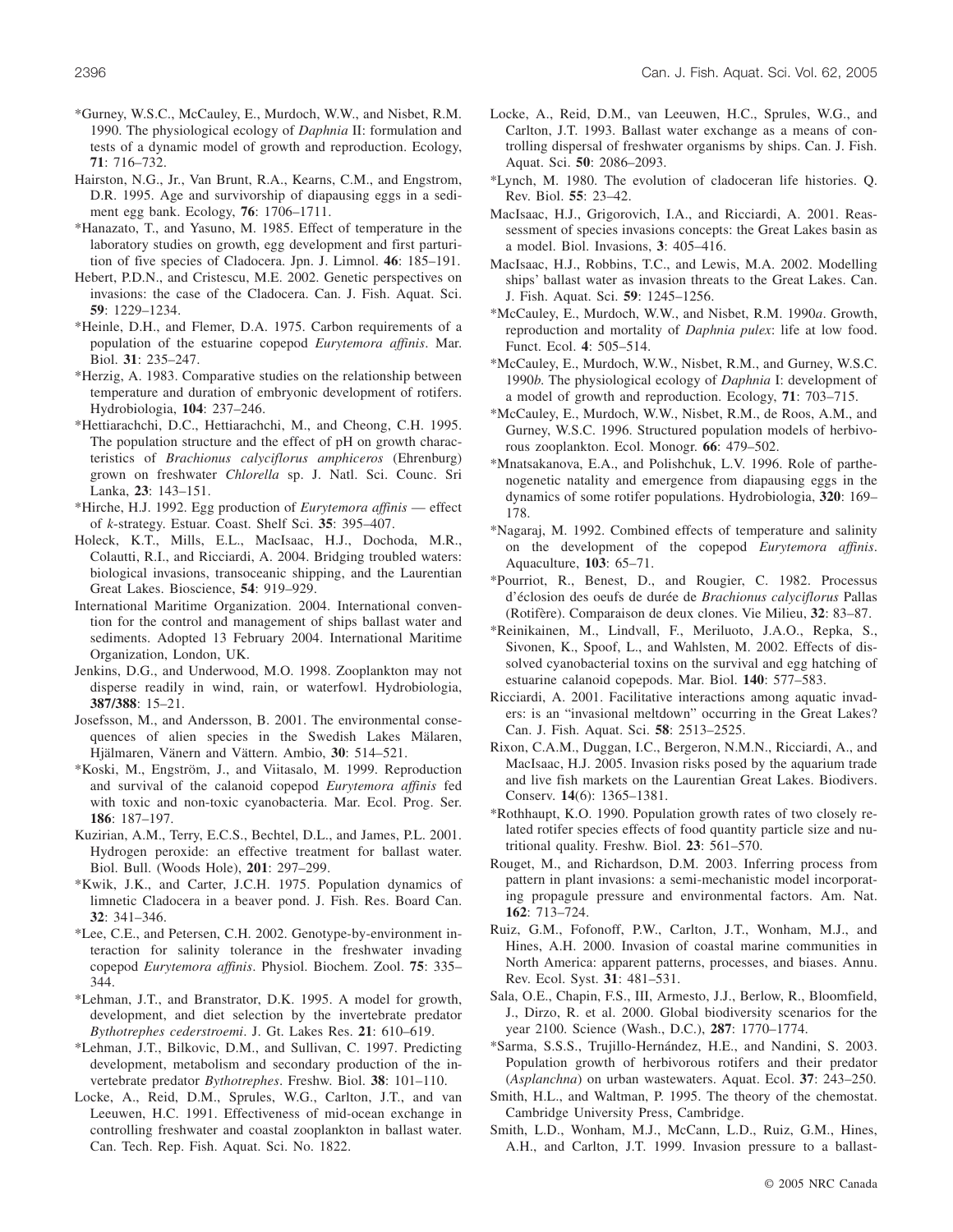flooded estuary and an assessment of inoculant survival. Biol. Invasions, **1**: 67–87.

- \*Sprules, W.G., Riessen, H.P., and Jin, E.H. 1990. Dynamics of *Bythotrephes* invasion of the St. Lawrence Great Lakes. J. Gt. Lakes Res. **16**: 346–351.
- Tamburri, M.N., Wasson, K., and Matsuda, M. 2002. Ballast water deoxygenation can prevent aquatic introductions while reducing ship corrosion. Biol. Conserv. **103**: 331–341.
- \*Teschner, M. 1995. Effects of salinity on the life history and fitness of *Daphnia magna*: variability within and between populations. Hydrobiologia, **307**: 33–41.
- \*Urabe, J. 1991. Effect of food concentration on growth, reproduction, and survivorship of *Bosmina longirostris* (Cladoceran): an experimental study. Freshw. Biol. **25**: 1–25.
- Vanderploeg, H.A., Nalepa, T.F., Jude, D.J., Mills, E.L., Holeck, K., Liebig, J.R. et al. 2002. Dispersal and emerging ecological impacts of Ponto-Caspian species in the Laurentian Great Lakes. Can. J. Fish. Aquat. Sci. **59**: 1209–1228.
- Waite, T.D., Kazumi, J., Lane, P.V.Z., Farmer, L.L., Smith, S.G., Smith, S.L. et al. 2003. Removal of natural populations of marine plankton by a large-scale ballast water treatment system. Mar. Ecol. Prog. Ser. **258**: 51–63.
- \*Wang, J., and Li, D. 1997. Comparative studies on principal parameters of population growth of five freshwater rotifers. Acta Hydrobiol. Sin. **21**: 131–136.
- Williamson, M.H. 1996. Biological invasions. Chapman and Hall, London.
- Wonham, M.J., Walton, W.C., Ruiz, G.M., Frese, A.M., and Galil, B.S. 2001. Going to the source: role of the invasion pathway in determining potential invaders. Mar. Ecol. Prog. Ser. **215**: 1–12.
- \*Xi, Y.L., and Huang, X.F. 2001. Hatching of resting eggs produced by *Brachionus calyciflorus* cultured under different conditions. Acta Zool. Sin. **47**: 292–297.
- \*Yurista, P.M. 1992. Embryonic and postembryonic development in *Bythotrephes cederstroemii*. Can. J. Fish. Aquat. Sci. **49**: 1118–1125.
- Yurista, P.M. 1997. *Bythotrephes cederstroemi* diapausing egg distribution and abundance in Lake Michigan and the environmental cues for breaking diapause. J. Gt. Lakes Res. **23**: 202–209.
- \*Yurista, P.M., and Schulz, K.L. 1995. Bioenergetic analysis of prey consumption by *Bythotrephes cederstroemi* in Lake Michigan. Can. J. Fish. Aquat. Sci. **52**: 141–150.

# **Appendix A**

The cumulative hatching curves reported for some diapause species appear convex (Bailey et al. 2003), but others appear sigmoid (Ban and Minoda 1992; Yurista 1992, 1997) (Fig. 1*b*). We therefore developed model 1, a singlestep hatching process (eq. 1) that can generate only a concave cumulative hatching curve, and model 2, a two-step process (eq. A1) that can also generate a sigmoid hatching curve (Fig. 1):

> $h_a = \begin{cases} 0, t < t \\ 0, t \end{cases}$  $a = \begin{cases} h_a, t \geq t \end{cases}$  $=\begin{cases} 0, t < \\ h_a, t \geq \end{cases}$  $\int$ ⎨ ⎩ 0, ,

min min

(A1*a*) 
$$
\underbrace{\frac{dE_{R}}{dt}}_{\text{resting eggs}} = -\underbrace{\frac{h_{a}E_{R}}{2}}_{\text{initialing}} - \underbrace{d_{E}E_{R}}_{\text{mortality}},
$$

(A1*b*) 
$$
\underbrace{\frac{dE_D}{dt}}_{\text{developing}} = \underbrace{\frac{h_a E_R}{2}}_{\text{initialing}} - \underbrace{h_b E_D}_{\text{hatching}} - \underbrace{d_E E_D}_{\text{mortality}}
$$

(A1c) 
$$
\frac{dJ}{dt} = h_b E_D + h_p P - mJ - d_J J
$$
  
factoring from  
luctening from  
luctening from  
parthenogenic  
partuence of juvenile  
sting eggs

The equations for adults and parthenogenetic eggs in model 2 are the same as those in model 1 (eqs. 1*c*–1*d*). Model 1 is the simplest representation of the observed transition from diapausing egg to hatched juvenile, whereas model 2 inserts a compartment for the developing embryo between the resting and hatched stages (Fig. 1*a*). Model 1 is nested within model 2 in that as  $h_b \rightarrow \infty$ , model 2  $\rightarrow$  model 1. In other words, as the second step of the hatching process becomes infinitely fast, model 2 reverts to model 1 (Fig. 1*b*).

Biologically, model 2 may be interpreted as, first, responding to the hatching cue by initiating development at rate  $h_a$  and, second, hatching from the egg at rate  $h_b$ . Mathematically, this formulation allows the sigmoid hatching profile that is consistent with observed laboratory data for certain species (e.g., Ban and Minoda 1992; Yurista 1992, 1997) and can be obtained by setting parameters  $d_E$ , *m*, and  $d<sub>I</sub>$  to zero and solving for

(A2) 
$$
J(t) = E_{R}(0) \frac{h_a (e^{-h_b t} - 1) - h_b (e^{-h_a t} - 1)}{h_b - h_a}
$$

For model 2, the time from diapausing egg  $E_R$  to developing egg  $E_D$  has pdf  $h_a e^{-t_a h_a}$  and mean  $\bar{t}_a$ . The time from  $\bar{E}_D$ to hatched juvenile *J* has pdf  $h_b e^{-t_b h_b}$  and mean  $\bar{t}_b$ . The total waiting time from  $E_R$  to *J* has pdf

(A3) 
$$
f(t) = \int_0^t h_a h_b e^{-t_a h_a} e^{-(t-t_a)h_b} dt_a
$$

$$
= \frac{h_a h_b (e^{-th_a} - e^{-th_b})}{h_b - h_a}, \qquad h_b > h_a
$$

with mean  $\bar{t} = \bar{t}_a + \bar{t}_b$ . The probability of an egg hatching in the time period  $j - 1$  to  $j$  is

(A4) 
$$
\Pr\{j-1 < T < j\} = \frac{h_b}{h_b - h_a} \int_{j-1}^j e^{-th_a} dt - \frac{h_a}{h_b - h_a} \int_{j-1}^j e^{-th_b} dt - \frac{h_b}{h_b - h_a} e^{-h_a i} (e^{h_a} - 1) - \frac{h_a}{h_b - h_a} e^{-h_b i} (e^{h_b} - 1)
$$

The corresponding negative log-likelihood function for the two hatching rates is

(A5) 
$$
-l(h_a, h_b | t_1, ..., t_n) = n \ln(h_b - h_a)
$$

$$
- \sum_{i=1}^n \ln[h_b e^{-t_i h_a} (e^{h_a} - 1) - h_a e^{-t_i h_b} (e^{h_b} - 1)]
$$